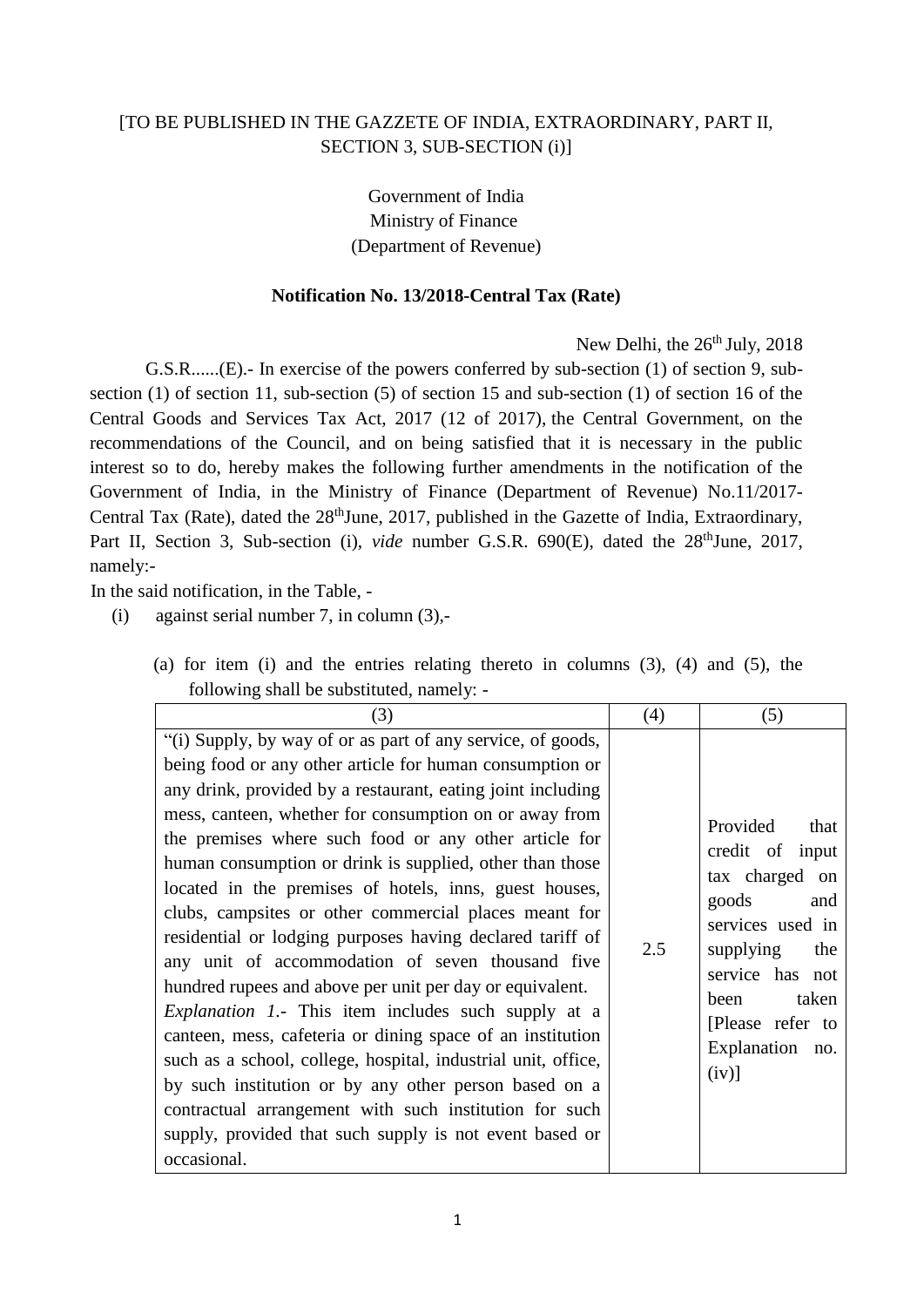| <i>Explanation 2.</i> - This item excludes the supplies covered<br>under item $7(v)$ .<br><i>Explanation 3.</i> - "declared tariff" includes charges for all<br>amenities provided in the unit of accommodation (given<br>on rent for stay) like furniture, air conditioner,<br>refrigerators or any other amenities, but without excluding<br>any discount offered on the published charges for such<br>unit. |     |                                                                                                                                                                                                        |
|----------------------------------------------------------------------------------------------------------------------------------------------------------------------------------------------------------------------------------------------------------------------------------------------------------------------------------------------------------------------------------------------------------------|-----|--------------------------------------------------------------------------------------------------------------------------------------------------------------------------------------------------------|
| (ia) Supply, of goods, being food or any other article for<br>human consumption or any drink, by the Indian Railways<br>or Indian Railways Catering and Tourism Corporation<br>Ltd. or their licensees, whether in trains or at platforms.                                                                                                                                                                     | 2.5 | Provided<br>that<br>credit of input<br>tax charged on<br>goods<br>and<br>services used in<br>supplying<br>the<br>service has not<br>taken<br>been<br>[Please refer to<br>Explanation no.<br>$(iv)$ ]"; |

(b) in items (ii), (vi) and (viii),-

(A)for the words "declared tariff" wherever they occur, the words "value of supply" shall be substituted;

(B) the Explanation shall be omitted;

(c) for item (v), and the entries relating thereto in columns (3), (4) and (5), the following shall be substituted, namely: -

| (3)                                                         | (4) |        |
|-------------------------------------------------------------|-----|--------|
| "(v) Supply, by way of or as part of any service, of goods, |     |        |
| being food or any other article for human consumption or    |     |        |
| any drink, at Exhibition Halls, Events, Conferences,        | 9   | $-$ ": |
| Marriage Halls and other outdoor or indoor functions that   |     |        |
| are event based and occasional in nature.                   |     |        |

(ii) against serial number 9, for item (vi) in column (3) and the entries relating thereto in columns (3), (4) and (5), the following shall be substituted, namely: -

|                                                                           | (4) |  |
|---------------------------------------------------------------------------|-----|--|
| "(vi) Multimodal transportation of goods.                                 |     |  |
| Explanation.-<br>(a) "multimodal transportation" means carriage of goods, |     |  |